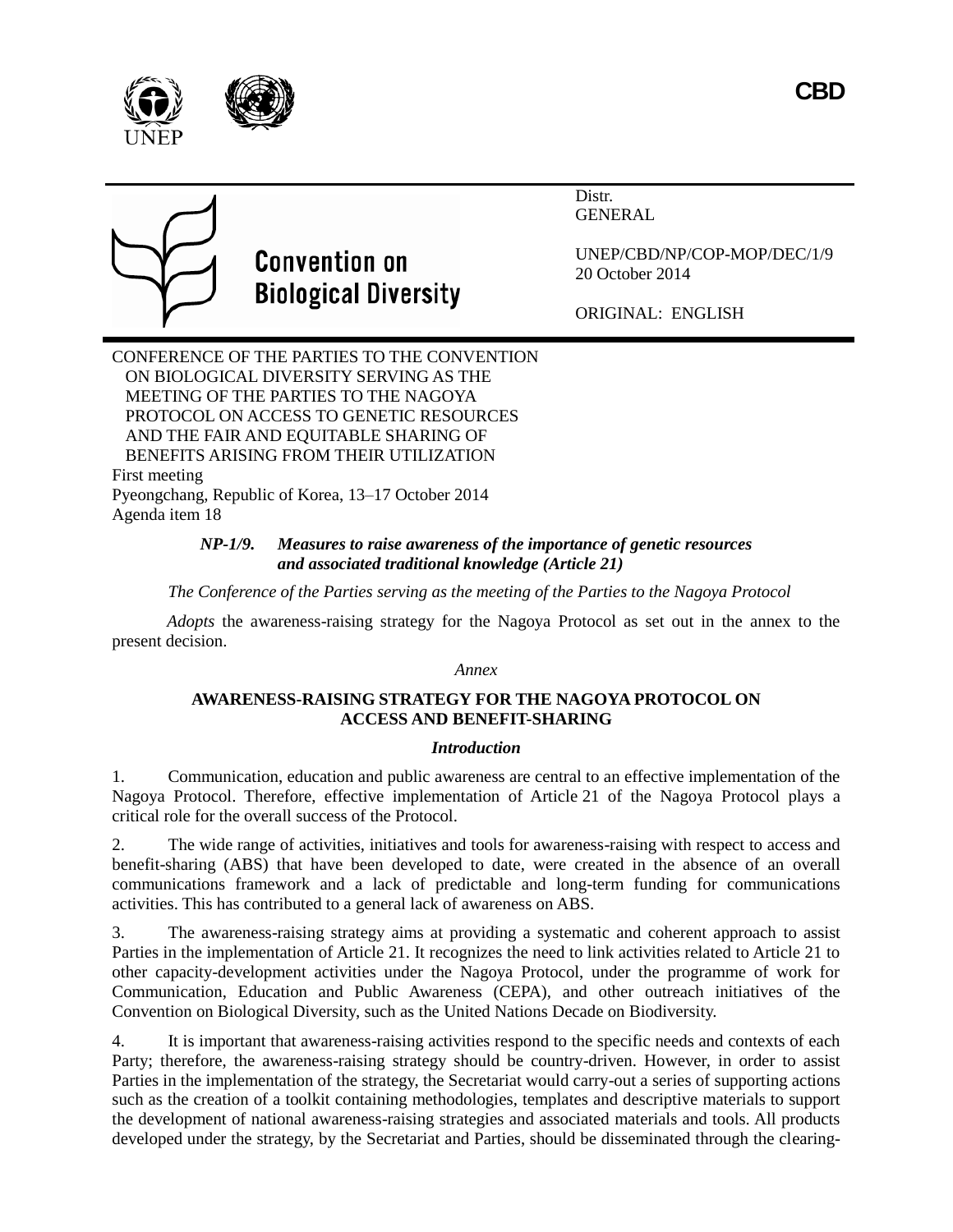#### UNEP/CBD/NP/1/COP-MOP/DEC/1/9 Page 2

house mechanism under the Convention on Biological Diversity, which includes the Access and Benefitsharing Clearing-House.

5. While target groups may vary depending on the country, raising awareness among users of genetic resources is a priority for the effective implementation of the Protocol. It is also important that the full and effective participation of indigenous and local communities be facilitated in national and regional awareness-raising activities.

6. A number of awareness-raising tools on ABS have already been developed by Parties and other organizations. In the interest of cost effectiveness, in implementing the strategy, Parties are encouraged, where appropriate, to make use of these tools in the elaboration of their national awareness raising strategies and development of awareness-raising materials.

7. The Access and Benefit-sharing Clearing-House will be an important mechanism to support the implementation of Article 21, ensuring not only that the awareness-raising strategy, products and tools are available to all stakeholders, but also facilitating the sharing of lessons learned among Parties facing similar situations and the sharing of experiences in communicating ABS issues. Finally, it would be needed to fulfil the suggested activities in Article 21, notably activities in paragraphs (d), (e), and (f).

8. The following paragraphs elaborate a strategy for awareness-raising to support Parties in the development of national, regional and subregional awareness-raising strategies. The strategy is also outlined in tables at the end of the document. The strategy is structured around four priority activities, which build upon each other. The final activity, the evaluation and assessment step, is assumed to set the conditions and priorities for subsequent iterations of the strategy. Parties are encouraged to implement one iteration of the strategy during the biennium after entry into force. Parties would then be invited to report on progress in the implementation of the strategy to the Clearing-House and the Conference of the Parties serving as the meeting of the Parties to the Protocol, as appropriate.

# *Priority activity 1. Communications situation analysis and the development of needs-based awareness-raising strategies at the national, regional and subregional levels*

9. Article 21 indicates that Parties are to increase awareness of the importance of genetic resources and the traditional knowledge associated with genetic resources and related access and benefit-sharing issues. Awareness raising measures are further important and necessary for the effective implementation of and compliance with the Protocol and all three objectives of the Convention. Operationalizing these overall principles into an awareness-raising strategy would require the elaboration by Parties of the more specific communications goals to be accomplished, taking into account the specific guidelines outlined in the article.

10. The development of effective awareness-raising strategies by Parties should be based upon an analysis of the state of communication on access and benefit-sharing issues. Such an analysis should include the following elements:

(a) Evaluating the communication goals required to support implementation of the Protocol and in particular for Parties to raise awareness of the importance of genetic resources and traditional knowledge associated with genetic resources, and related access and benefit-sharing issues, in accordance with Article 21;

(b) Conducting awareness surveys which identify the target groups, their level of awareness, and actions required by these groups, with a view to support the implementation of the Protocol;

(c) Carrying out an audit of existing information and training materials which lists and reviews the effectiveness of existing communication products;

(d) Creating a roster of technical and communication experts, who could be called upon for assistance in implementing the national, regional or subregional strategies.

11. Under this priority activity, the Secretariat will propose a structure to assist Parties in creating their national, regional or subregional awareness-raising strategies, including carrying out a communications situation analysis that address the above elements. The analysis should seek to provide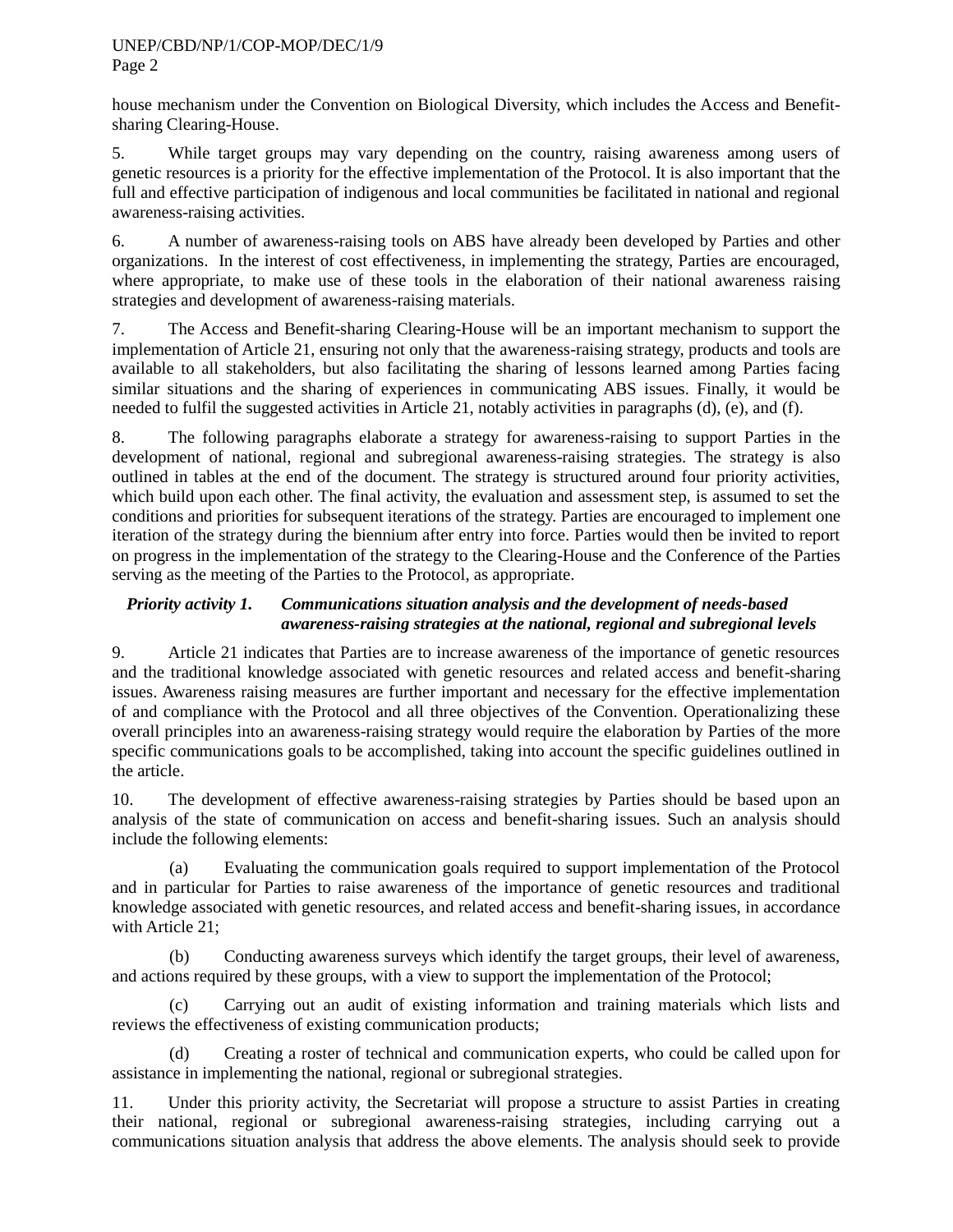guidance on the kind of messages and awareness-raising materials to be developed. Guidelines and recommendations on each of the above steps will be elaborated by the Secretariat using, wherever appropriate, existing programmes, tools, structures and materials within either the Secretariat (particularly CEPA) or other relevant international organizations, in order to strengthen coherence, enhance efficiency and limit costs. These will be posted on the Access and Benefit-sharing Clearing-House. Parties would then be invited to replicate or adapt this methodology, as appropriate.

12. A variety of actors representing different interests, each with different priorities will be involved with the implementation of the Nagoya Protocol, including, inter alia, Governments, research institutions, industry, the education and training sector, and representatives of the media, as well as indigenous and local communities. Therefore, Parties should identify and prioritize key target groups and carry out an awareness survey that establishes their current level of awareness. From this survey, Parties can then determine the actions by these groups that would facilitate full and effective implementation of the Protocol, as well as the communication channels and messages that can help to encourage these actions. This communications situation analysis will assist in the creation of their awareness-raising strategies. As noted earlier, particular efforts should be made to ensure awareness-raising for users of genetic resources. Further, any evaluation of the role of indigenous and local communities in this process should be done as an integrated approach to overall communication goals.

13. In addition to the awareness survey, Parties would be invited to carry out an audit of appropriate existing awareness raising products and initiatives and evaluate the extent to which these tools can contribute to achieving communication goals. The audit should take into account the tools and initiatives of partners in different government ministries, non-governmental organizations, business and research communities, as well as indigenous and local communities.

14. Finally, Parties are encouraged to create rosters of experts that include communication professionals with expertise in ABS, and technical and legal experts that can act as subject matter experts for the creation of awareness-raising materials.

15. The different components outlined above, such as the communication goals, the survey of attitudes and awareness, the audit of existing materials and the roster of experts, should be used to create national, regional or subregional awareness-raising strategies. The resulting strategies will be particular to each Party, but it is suggested that each include:

- (a) A situation analysis and report on key target groups;
- (b) Key messages for awareness-raising activities;
- (c) Awareness-raising activities;
- (d) Timelines;
- (e) Resource requirements;
- (f) An evaluation framework.

16. Further, it is suggested that any strategy at the national, regional or subregional level include provisions for communication activities, capacity-development or training, whether this is within target groups, or within a group of communications professionals or trainers. Parties would be invited to disseminate the final result of all these activities to the Access and Benefit-sharing Clearing-House.

#### *Priority activity 2. Creation of toolkit and awareness-raising materials*

17. This priority activity focuses on the creation of awareness-raising and training materials which could be used as a means to transmit key messages to different target groups during outreach activities. These materials would be the primary tools for Parties to launch their awareness-raising campaigns and to develop capacity on access and benefit-sharing issues in accordance with the principles outlined in Article 21. Furthermore, training and direction, including training of trainers, on ways to use the materials and how to deliver the key messages to target groups may be required to ensure that the capacities of the target audiences are improved.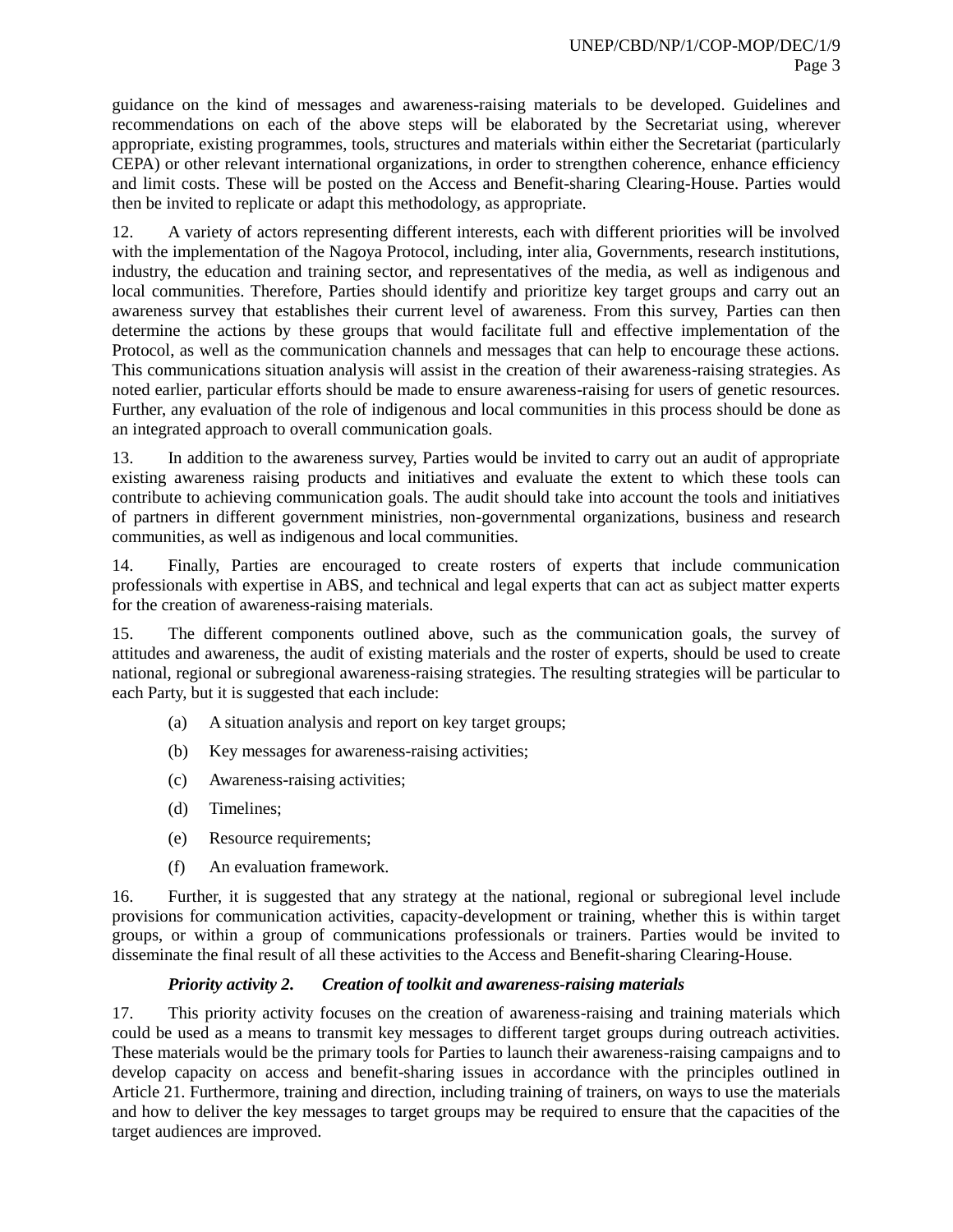# UNEP/CBD/NP/1/COP-MOP/DEC/1/9

Page 4

l

18. To assist in the implementation of this activity, the Secretariat will create a toolkit that contains methodologies, templates and other descriptive materials on how Parties and stakeholders can develop innovative awareness-raising and training materials. The development of the toolkit will, where appropriate, take into account relevant existing tools within the Convention on Biological Diversity, such as the CEPA toolkit [\(http://www.cbd.int/cepa/toolkit/2008/doc/CBD-Toolkit-Complete.pdf\)](http://www.cbd.int/cepa/toolkit/2008/doc/CBD-Toolkit-Complete.pdf) and materials from other relevant international organizations, but will be specifically tailored to the needs of ABS communication. The toolkit will be produced in print and multimedia form, compatible with its deployment as an eLearning resource. The toolkit will be created as an Open Educational Resource  $(OER).<sup>1</sup>$ 

19. Parties will be invited to use the toolkit to develop different awareness-raising materials, adapted to their particular needs, and in support of the strategy created under priority activity 1 to raise awareness and transmit messages to target groups. In creating the materials, the input of key stakeholders, such as those identified under priority activity 1 and indigenous and local communities, should be taken into account to ensure that they would be effective in raising awareness.

20. The selection of the best mix of information products for communicating with a specific target group will be largely determined according to the research and assessments conducted in the first priority activity. Print materials, such as brochures and fact sheets, may be suitable in some contexts, while other multimedia materials and approaches, such as radio and short films, may be more effective in others.

21. In the context of this priority activity, Parties may also wish to develop materials for use within formal education.

22. Parties will be invited to provide copies of the materials developed to the Access and Benefitsharing Clearing-House, for further dissemination and sharing among other Parties and stakeholders.

# *Priority activity 3. Train communicators and engage target groups*

23. This priority activity has two primary objectives: to train a group of ABS communication experts to implement the national awareness-raising strategy and then to carry out activities to engage with target groups in order to raise awareness.

24. In support of this activity, the Secretariat will provide guidelines on the way to conduct a training workshop for ABS communicators. In the ABS toolkit mentioned above, the Secretariat will provide guidelines on the ways that awareness-raising and training materials may be disseminated and used in support of an awareness-raising strategy.

25. As a first step in this priority activity, it is suggested that a series of workshops be held to train communications experts using the training materials developed in priority activity 2. This would prepare the group of communications experts to, in turn, reach out effectively to key target groups and deliver the key messages contained within the awareness-raising materials created. These trained communicators could then organize workshops and other events for the key target groups identified in the strategy.

26. The awareness-raising materials created under priority activity 2 will be disseminated to target groups in a variety of ways, but an important part of any awareness-raising strategy will be the convening of events, workshops and other forums, where communication activities can take place. The kind of activities which could be organized should be determined by the target groups with which communication is intended. Examples of such activities are: an information breakfast session, a round table for representatives of a particular user group, a training session for representatives of the media, or an academic conference on ABS measures for the research community.

27. The events would be an opportunity to involve a variety of stakeholders to discuss national circumstances related to the implementation of the Nagoya Protocol. For example, as outlined in

<http://openeducationalresources.pbworks.com/w/page/24836860/What%20are%20Open%20Educational%20Resources>

 $1$  Open Educational Resources (OER) are teaching and learning materials that are freely available online for everyone to use. Examples of OER are: full courses, course modules, syllabi, lectures, homework assignments, quizzes, lab and classroom activities, pedagogical materials, games, simulations, and many more resources contained in digital media collections from around the world.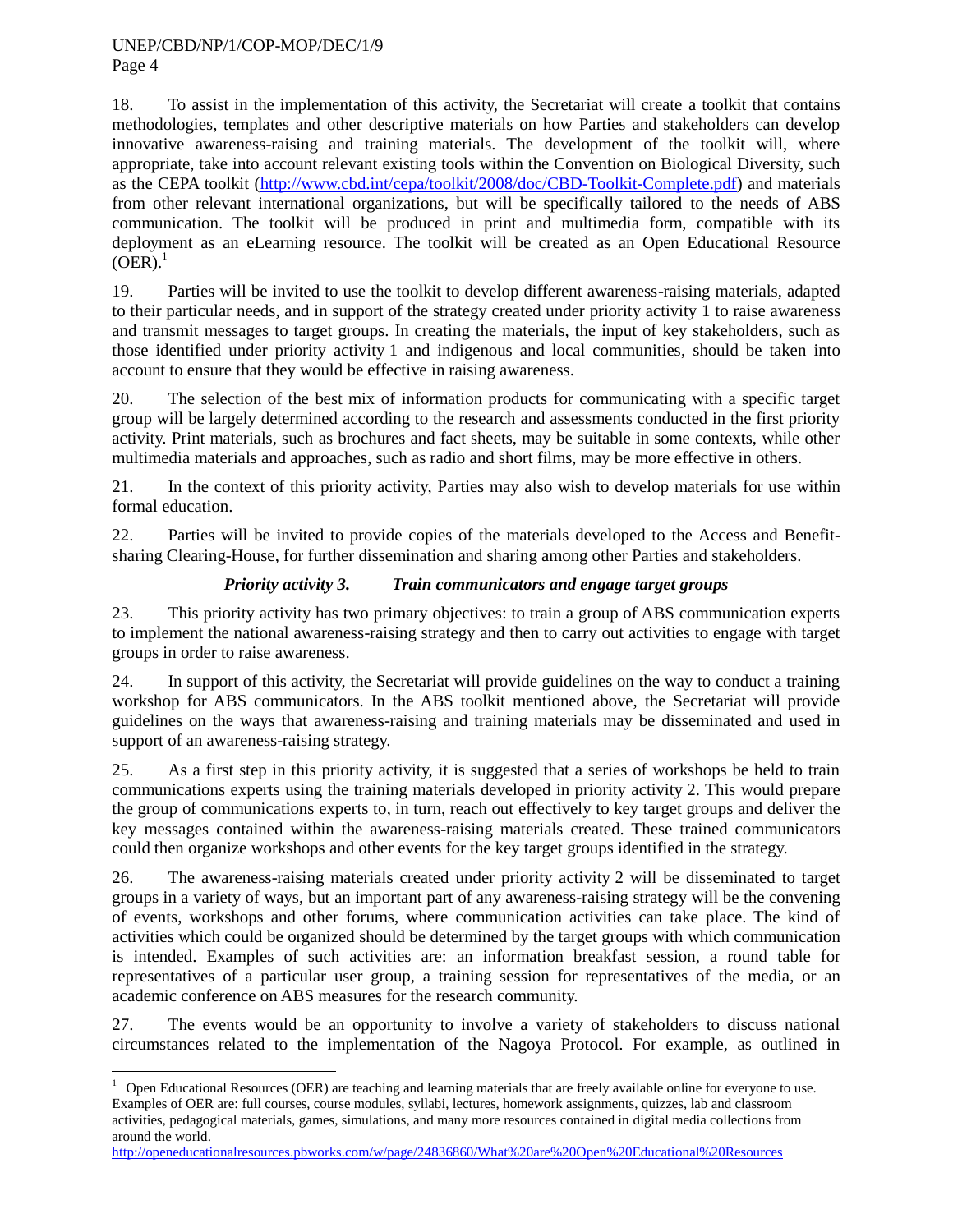Article 21 (i), the events could include specific communication activities related to awareness-raising of community protocols and procedures of indigenous and local communities. The events could also be an opportunity to brief representatives of the media on ABS-related issues.

28. It is expected that workshops would be organized primarily at the national level. In certain cases, subregional or regional workshops may also add value to the implementation of the awareness-raising strategies and therefore their organization would be a suitable contribution to this activity. To achieve the most effective and efficient use of resources, the organization of such workshops will take place on the basis of capacity needs assessments by the Parties. In analysing those needs, existing global, regional or subregional mechanisms, processes and tools should be fully taken into account. The Secretariat may be involved in these workshops, subject to the availability of resources.

29. For all activities, evaluation and feedback mechanisms similar to the assessments carried out in priority activity 1 should be included to provide data for priority activity 4 below.

30. Parties and stakeholders will be invited to post the results of the events on the Clearing-House, including photos of the proceedings, presentations and summaries of the findings.

# *Priority activity 4. Evaluation and feedback*

31. It is important to note that as Parties design their strategies, for each priority activity, data and information should be collected for use in an evaluation exercise. Priority activity 1 represents the assembly of baseline data on awareness, against which changes in awareness and behaviour need to be measured. The effectiveness and reception of the awareness-raising materials developed under priority activity 2 should also be measured. Finally, the suitability and learning that has taken place during the workshops and other events under priority activity 3 should also be assessed.

32. Using this data, Parties are invited to assess the effectiveness of their activities, workshops and awareness-raising materials. Parties will then be invited to repeat the survey instruments used to establish their national strategies and analyse the feedback received from participants to the awareness-raising activities with a view to changing and fine-tuning their strategies as needed. Parties should collect the same data that was assembled under priority activity 1, and compare them with the baseline results.

33. The results of the evaluation and analyses should then be disseminated through the Access and Benefit-sharing Clearing-House.

#### *Resource requirements*

34. As Party needs will be varied, so, too, will the resource requirements for the implementation of national awareness-raising strategies. Sustainable funding plans should be established to ensure that sufficient resources are available for the strategies in the long-run. Developing country Parties may require external support, including through the GEF, in order to implement their national awareness raising strategies.

35. In order to assist Parties in the development and implementation of national, regional and subregional awareness-raising strategies, as recommended under the priority activities, the Secretariat will also require financial and human resources. Secretariat support to priority activities 1, 3 and 4 will be limited to staff time. The Secretariat's contribution to priority activity 2 will require financial support for the development of the toolkit.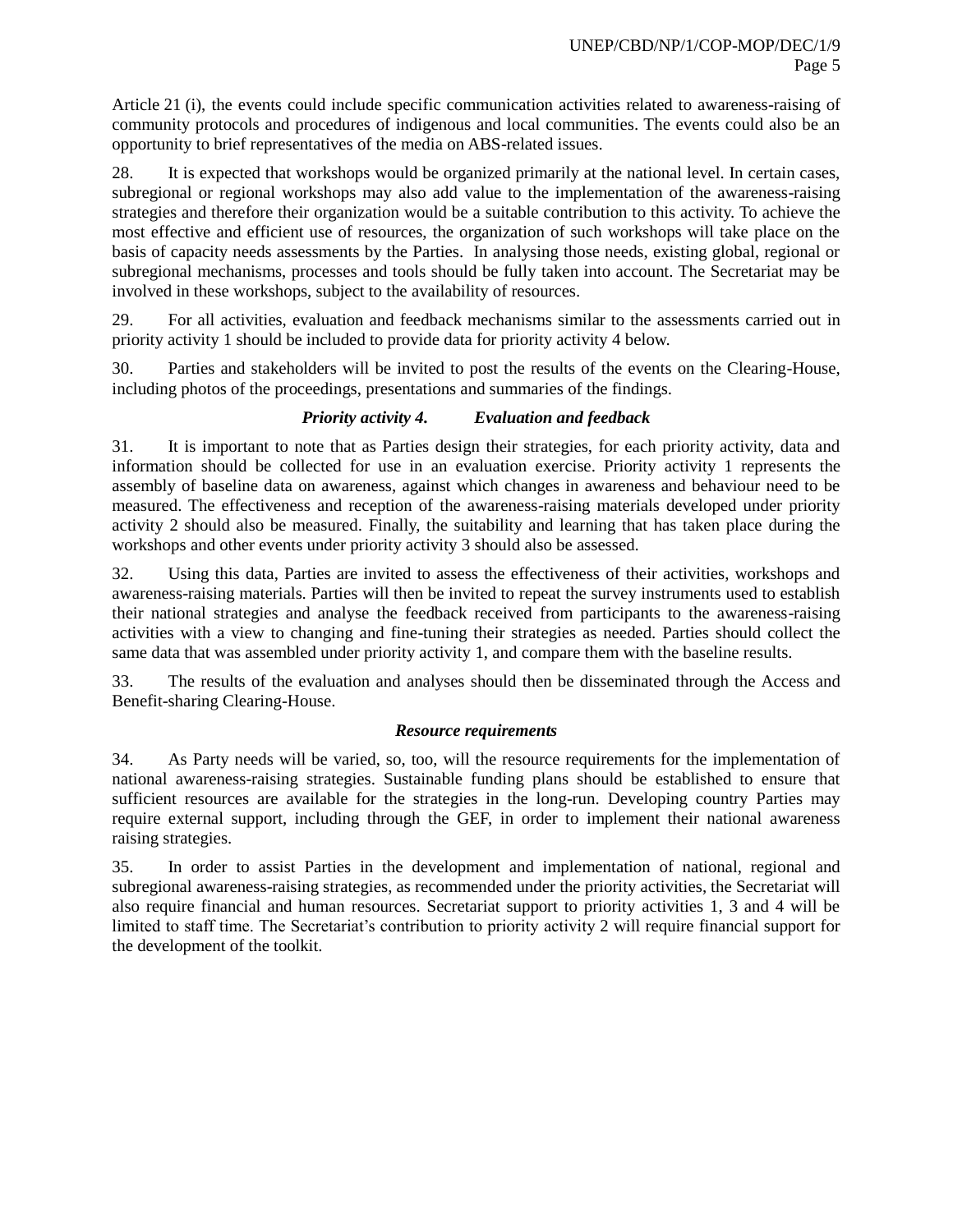#### **Table. Outline of an awareness-raising strategy for the Nagoya Protocol on Access and Benefit-sharing**

**Priority activity 1. Communications situation analysis and the development of needs-based awareness-raising strategies at the national, regional and subregional levels**

## **1.1. Operational objectives**

- Conduct analysis of communications goals, target groups and existing awareness-raising materials.
- For target groups, identify desired outcomes of communications efforts.
- Evaluate effectiveness of existing tools, messages and activities.
- Provide indicative costs for implementation of different activities.

#### **1.2. Expected Outcomes**

- List of target groups and level of awareness.
- List of desired communication goals.
- Gap analysis of tools and identification of required products.
- Evaluation of possible costs needed.

#### **1.3. Indicators**

- Level of awareness among key target groups.
- List of existing awareness-raising materials and their use.
- List of communication and technical experts.

#### **1.4. Role of the Secretariat**

- Provide template for the development of national awareness-raising strategies.
- Provide guidelines on survey methodologies.
- Make available existing awareness-raising materials on ABS.
- Make available awareness-raising strategies on the Access and Benefit-sharing Clearing-House and report developments to the Conference of the Parties serving as the meeting of the Parties to the Protocol, as appropriate.

#### **1.5. Activities**

- Create national, regional and subregional awareness-raising strategies, including timetables, activities, evaluation tools and identification of target groups. Include all resource requirements.
- Determine key target groups and desired behaviour changes.
- Carry-out surveys to determine level of awareness of key target groups.
- Conduct audit of awareness-raising products and materials, including evaluation of the effectiveness of each.
- Create a list of communication, and legal and technical experts on ABS.
- Submit national awareness-raising strategy to the Access and Benefit-sharing Clearing-House.

#### **1.6. Actors**

- Parties, including relevant government ministries.
- Public opinion research organizations.
- Representatives of the media.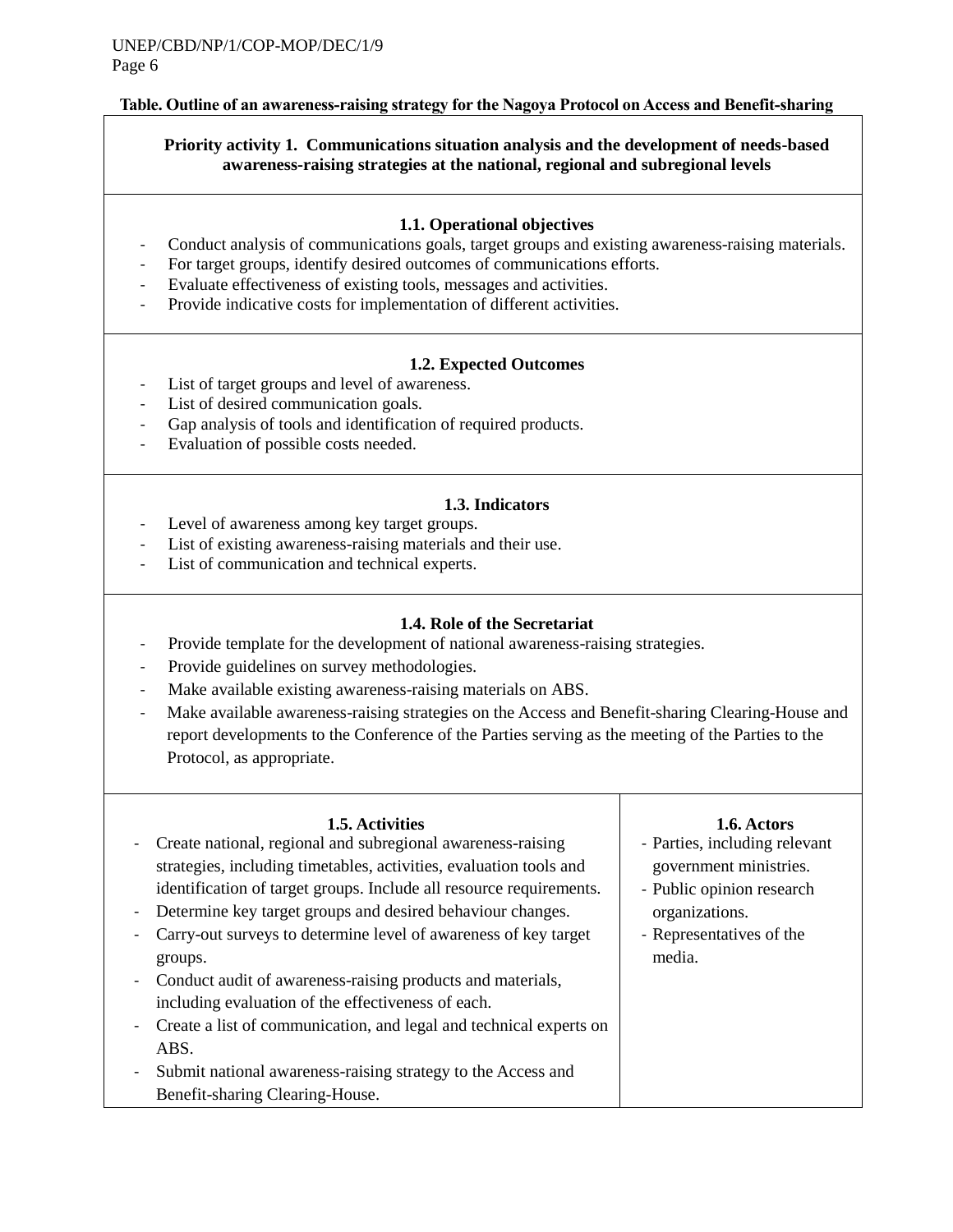# **Priority activity 2. Creation of toolkit and awareness-raising materials**

# **2.1. Operational objectives**

- Create awareness-raising and training materials to support national, regional and subregional ABS awareness-raising strategies.
- Create toolkit for use in training of ABS communicators.

# **2.2. Expected outcomes**

- Awareness-raising and training materials and other information products that support national, regional and subregional awareness-raising strategies are created, including, inter alia, brochures, booklets, fact sheets, materials for use in formal education, videos, radio spots, audio recordings, websites, flash and PowerPoint presentations.

## **2.3. Indicators**

- Catalogue of awareness-raising materials created.
- Level of usage of awareness-raising materials.

#### **2.4. Role of the Secretariat**

- Create ABS awareness-raising toolkit with templates, guidelines and example methodologies for training and communication activities. Translate into United Nations languages and disseminate in print and online.
- Make available ABS communications materials developed by Parties and other stakeholders on the Clearing-House.

| 2.5. Activities<br>Create ABS awareness-raising and training materials<br>$\overline{\phantom{0}}$<br>using toolkit and its resources.<br>Distribute materials at national and regional levels<br>$\overline{\phantom{a}}$<br>through established communication channels.<br>Submit materials to Access and Benefit-sharing<br>$\qquad \qquad -$<br>Clearing-House. | 2.6. Actors<br>Parties through relevant<br>government ministries and, as<br>appropriate, relevant stakeholders<br>such as indigenous and local<br>communities.<br>Experts in communication,<br>including representatives of the<br>media.<br>Training agencies.<br>Educators. |
|---------------------------------------------------------------------------------------------------------------------------------------------------------------------------------------------------------------------------------------------------------------------------------------------------------------------------------------------------------------------|-------------------------------------------------------------------------------------------------------------------------------------------------------------------------------------------------------------------------------------------------------------------------------|
|---------------------------------------------------------------------------------------------------------------------------------------------------------------------------------------------------------------------------------------------------------------------------------------------------------------------------------------------------------------------|-------------------------------------------------------------------------------------------------------------------------------------------------------------------------------------------------------------------------------------------------------------------------------|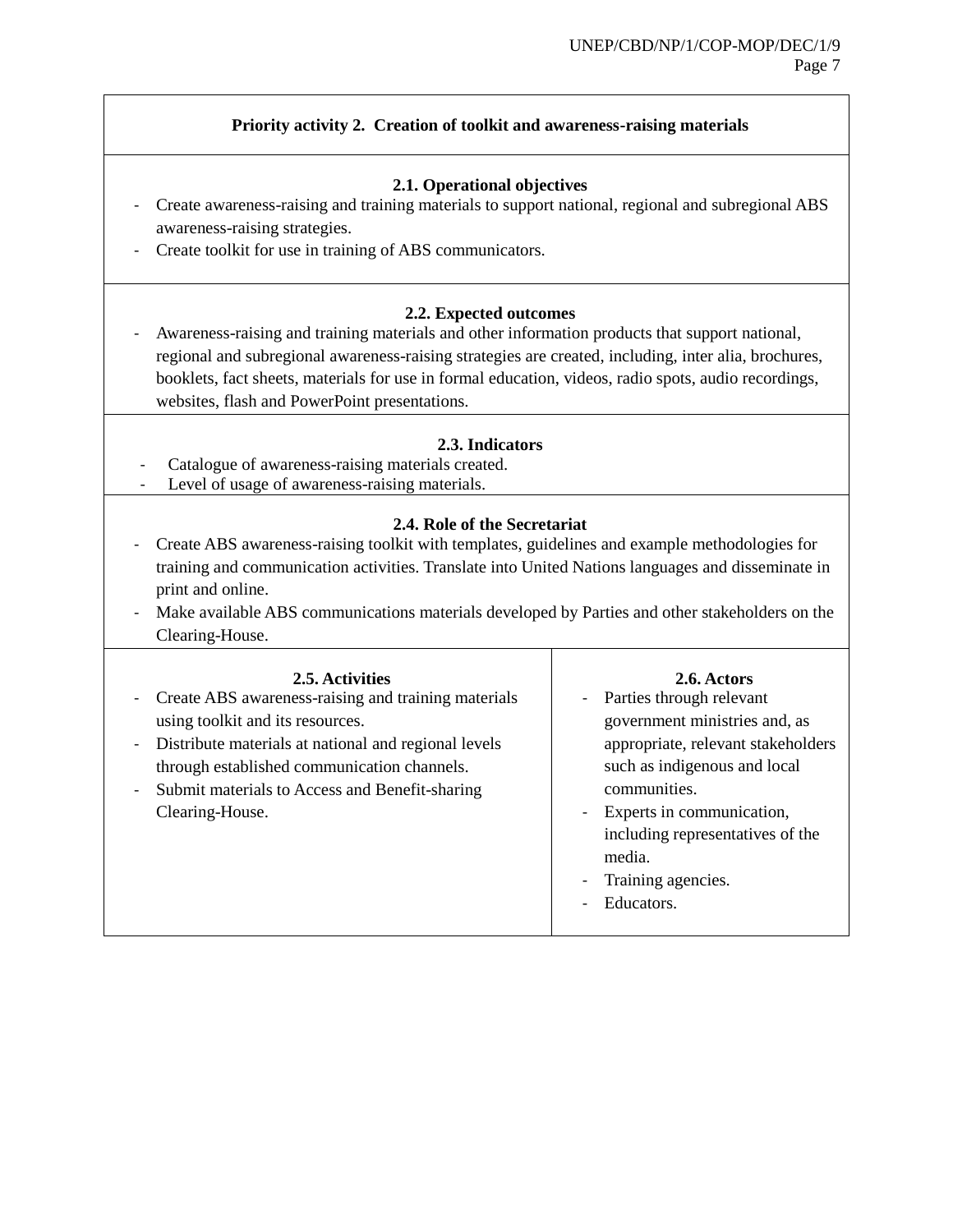# **Priority activity 3. Train communicators and engage target groups**

## **3.1. Operational objectives**

- Train a group of ABS communication experts to deliver key messages to target groups
- Engage with target groups in order to raise awareness.

# **3.2. Expected outcomes**

- A group of trainers and communicators on ABS issues is established, to participate in awarenessraising activities.
- Activities are held to implement the strategy.
- The level of awareness of target groups is increased.

# **3.3. Indicators**

- Number of communicators trained.
- Feedback from trainees.
- Number of activities held.
- Number of participants in activities.
- Feedback from participants on the effectiveness of the events and awareness-raising materials.
- Increases in awareness among target groups.
- Level of usage of awareness-raising materials.

# **3.4. Role of the Secretariat**

- Provide guidelines on workshop structure and forms.
- Provide indicative list of outreach activities.
- When requested, participate in ABS awareness-raising activities at subregional and regional levels, subject to the availability of resources.

#### **3.5. Activities**

- Hold ABS communication training workshops with the participation of ABS communicators and others who will deliver communication activities to target groups.
- Hold awareness-raising activities for target groups.
- Distribute and disseminate awareness-raising and training materials.
- For all activities, conduct feedback and evaluation exercises and record this data for priority activity 4.
- Submit reports of activities to the Access and Benefit-sharing Clearing-House.

#### **3.6. Actors**

- Parties, and, as appropriate, relevant stakeholders such as indigenous and local communities.
- **Communications** professionals, including representatives of the media.
- Target groups identified in the awareness-raising strategy such as users of genetic resources.